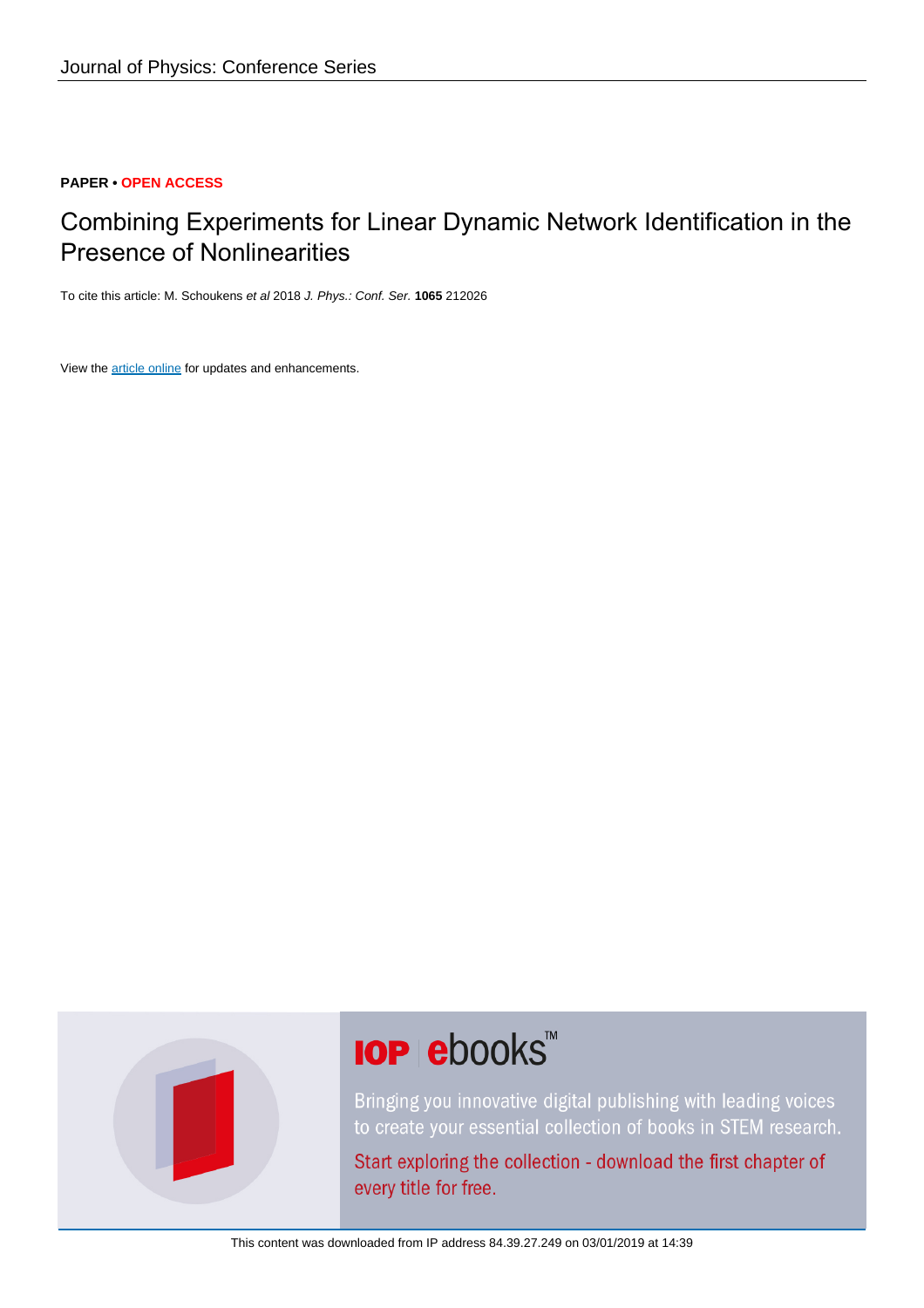## Combining Experiments for Linear Dynamic Network Identification in the Presence of Nonlinearities

M. Schoukens<sup>1</sup>, J.P. Noël<sup>2</sup>, P.M.J. Van den Hof<sup>1</sup>

<sup>1</sup> Control Systems, Eindhoven University of Technology, Eindhoven, The Netherlands.

 $2$  Université de Liège, Quartier Polytech 1, Allée de la Découverte 9, 4000 Liège, Belgium

E-mail: m.schoukens@tue.nl

Abstract. In many practical applications it might be desirable to excite only point at a time in an interconnection of multiple dynamic subsystems (e.g. large-scale system). Therefore multiple experiments need to be combined to successfully identify one or more subsystems in the network of subsystems. This papers illustrates how the identification of a linear subsystem of a dynamical network containing one or more nonlinear subsystems can result in biased estimates when multiple experiments are combined using the Best Linear Approximation (BLA) based approach.

#### 1. Introduction

Large scale mechanical systems consisting of many components, the electrical grid, biological systems or industrial plant can be interpreted as the interconnection of multiple subsystems, i.e. a dynamic network setting.

The identification of linear dynamical networks has received quite some attention over the last years focusing on e.g. network structure detection [1, 2, 3], identification of one or more subsystems in the network [3, 4, 5, 6], input selection [7], and multiple noise frameworks [8, 6]. However, the identification of systems operating in a nonlinear dynamic network has received consideringly less attention [9, 10, 11, 12].

In many practical applications it might be desirable to excite only one node at a time in a dynamic network, e.g. for safety reasons, limited actuation capabilities, or due to a geographical spread of the different nodes. Therefore multiple experiments need to be combined to successfully identify of one or more subsystems in the network. This papers illustrates how the identification of a linear subsystem of a dynamical network containing one or more nonlinear subsystems can result in biased estimates when multiple experiments are combined using the Best Linear Approximation (BLA) based approach presented in [12].

A short introduction to nonlinear dynamic networks is given in Section 2. The BLA framework is discussed next in Section 3. Section 4 discusses how multiple experiments can be combined to estimate the subsystems in a dynamic network. A simulation example illustrates that effect of the presence of one or more nonlinearities in the dynamic network on the obtained estimates in Section 5.

#### 2. Dynamic Networks

The dynamic networks considered here follow the same definitions and visualization as in [4, 13]. A dynamic network (see Figure 1) consists of a total of L nodes, representing internal variables of the network, which are interconnected with other nodes by (nonlinear) dynamic systems. A node signal, denoted  $w_i(t)$ , is obtained as the sum of the outputs of the incoming (nonlinear)

Content from this work may be used under the terms of the[Creative Commons Attribution 3.0 licence.](http://creativecommons.org/licenses/by/3.0) Any further distribution of this work must maintain attribution to the author(s) and the title of the work, journal citation and DOI. Published under licence by IOP Publishing Ltd 1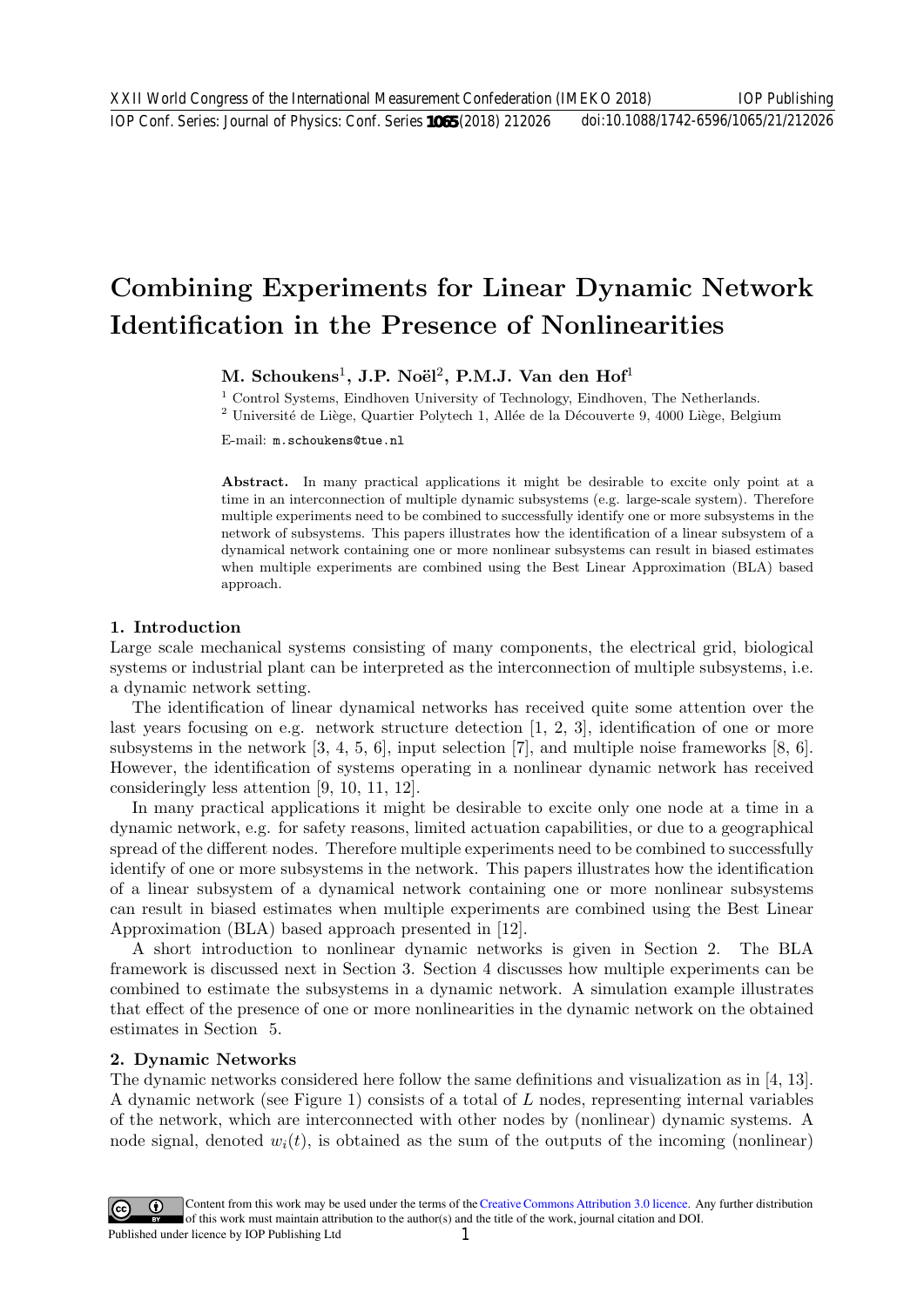

Figure 1. An example of a nonlinear dynamic network with 3 nodes. The node signal  $w_i(t)$  is obtained as the sum of the outputs  $y_{ij}$  of the linear  $G_{ij}$  and nonlinear  $F_{ij}$  subsystems connecting to it, the noise signal  $v_i(t)$  and the known reference signal  $r_i(t)$ .



**Figure 2.** A nonlinear dynamical system with noise  $n<sub>y</sub>(t)$  at the output only (left) and its Best Linear Approximation (right). The BLA represents a nonlinear system as a linear approximation  $G_{bla}$ , best in least squares sense, and a stochastic nonlinearity source  $y_s$ .

dynamic subsystems  $(y_{ij}(t)$  denotes the output of the subsystem connecting node j to node i), an external reference signal  $r_i(t)$ , and a noise signal  $v_i(t)$ :  $w_i(t) = \sum_{j=1, j \neq i}^{L} y_{ij}(t) + r_i(t) + v_i(t)$ . Only the node signals  $w_i(t)$  and the reference signals  $r_i(t)$  are known.

The node noise signal  $v_i(t)$  is assumed to be zero-mean and to have a finite variance  $\sigma_{v_i}^2$ . Note that only noise at the network nodes are considered. No measurement noise is present in the networked system.

#### 3. Best Linear Approximation

The BLA model of a nonlinear system is a linear time-invariant (LTI) approximation of the behavior of that system, best in least squares sense (Figure 2). For the openloop, single-input single-output case, the BLA is defined as [14, 15, 16, 17]:  $G_{bla}(q)$  = arg min g min  $E_{u,n_y}\left\{ |\tilde{y}(t) - G(q)\tilde{u}(t)|^2 \right\}$ , where,  $\tilde{u}(t) = u(t) - E_u \left\{ u(t) \right\}$ ,  $\tilde{y}(t) = y(t) - E_{u,n_y} \left\{ y(t) \right\}$ , and  $E_{u,n_u}$   $\{.\}$  denotes the expected value operator taken w.r.t. the random variations due to the input  $u(t)$  and the output noise  $n<sub>u</sub>(t)$  and  $G(q)$  belongs to the set of all possible LTI systems. The extension of the BLA framework to the dynamical network setting is presented in [12].

#### 4. Combining Multiple Experiments

The indirect networked identification approach in the frequency domain, using multiple experiments  $M$ , is given in practice as follows. First, the FRF from the reference to the node is obtained:  $\hat{\mathbf{S}}_{\text{bla}}(j\omega) = \left[\mathbf{R}^H(j\omega)\mathbf{R}(j\omega)\right]^{-1}\mathbf{R}^H(j\omega)\mathbf{W}(j\omega)$ , where  $\cdot^H$  denotes the Hermitian operator, and  $\mathbf{R}(i\omega)$ ,  $\mathbf{W}(i\omega)$  are given by (for a 3-node network):

$$
\mathbf{R}(j\omega) = \begin{bmatrix} R_1^{[1]}(j\omega) & 0 & 0 \\ \vdots & \vdots & \vdots \\ R_1^{[M_1]}(j\omega) & 0 & 0 \\ \vdots & \ddots & \vdots \\ 0 & 0 & R_3^{[M_2+1]}(j\omega) \\ \vdots & \vdots & \vdots \\ 0 & 0 & R_3^{[M]}(j\omega) \end{bmatrix}, \ \mathbf{W}(j\omega) = \begin{bmatrix} W_1^{[1]}(j\omega) & W_2^{[1]}(j\omega) & W_3^{[1]}(j\omega) \\ W_1^{[2]}(j\omega) & W_2^{[2]}(j\omega) & W_3^{[2]}(j\omega) \\ \vdots & \vdots & \vdots \\ W_1^{[M]}(j\omega) & W_2^{[M]}(j\omega) & W_3^{[M]}(j\omega) \end{bmatrix} . \tag{1}
$$

Note that in the considered setting, only one reference signal is active simultaneously in each experiment, resulting in a sparse matrix  $\mathbf{R}(j\omega)$ . W(j $\omega$ ), unlike  $\mathbf{R}(j\omega)$  is typically not sparse, since, depending on the interconnections that are present in the network, each reference can evoke a response at each node in the network. In the purely linear case one could also combine the experiments by using the superposition principle.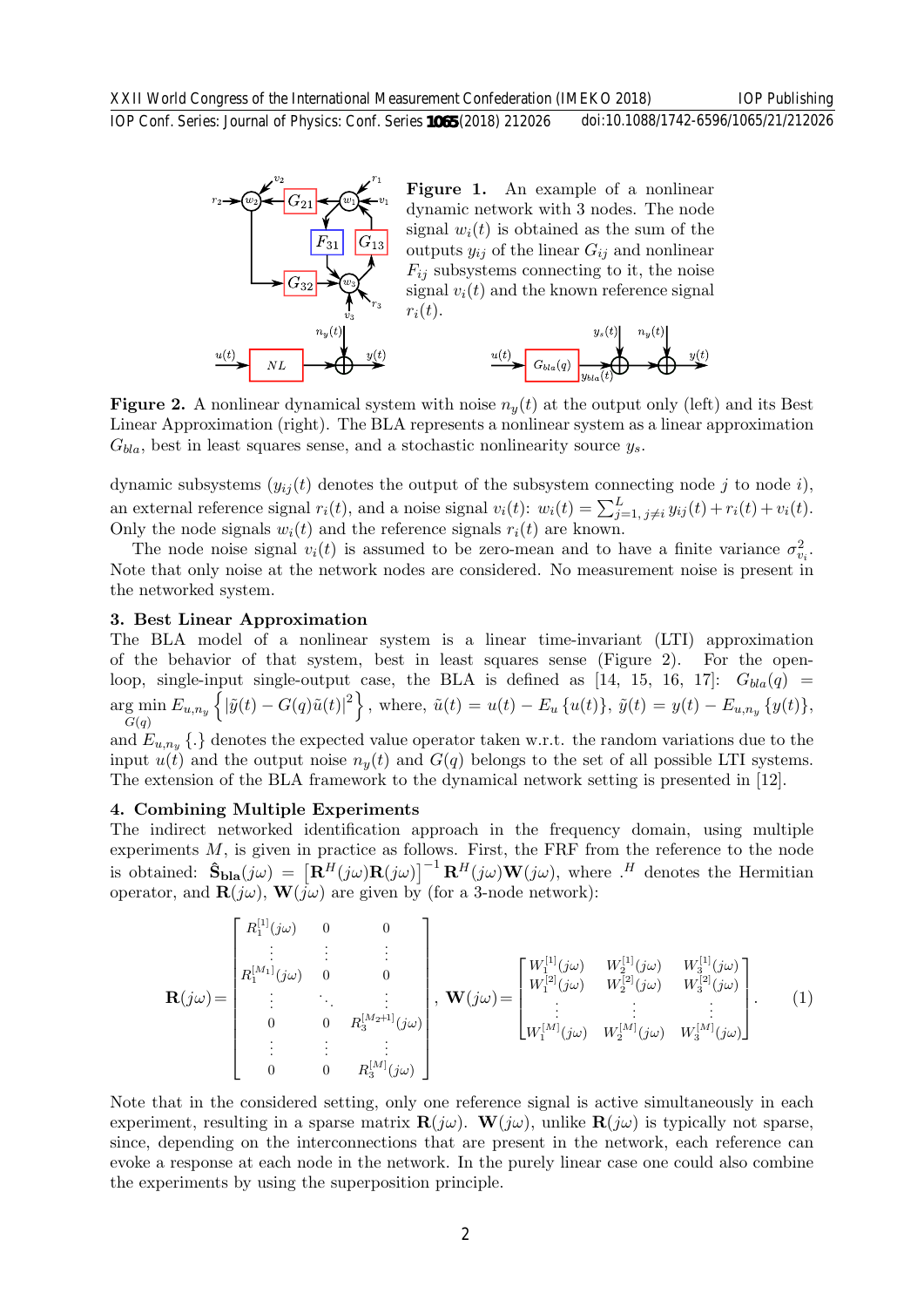IOP Conf. Series: Journal of Physics: Conf. Series **1065** (2018) 212026 doi:10.1088/1742-6596/1065/21/212026



Figure 3. Case 1: linear dynamic network. Unbiased estimates are obtained: the true linear subsystems (green) and the estimates (blue) coincide.

A noiseless estimate of the node signals is obtained:  $\hat{W}_i^{[i]}$  $j^{[i]}(j\omega)=\sum_{k=1}^{n_w}\hat{S}_{bla,j,r_k}(q)R_k^{[i]}$  $\int_k^{\lfloor t \rfloor} (j\omega)$ . The networked BLA is now obtained in practice as:  $\mathbf{\hat{G}}_{\mathbf{bla},\mathbf{i}}(j\omega) = \left[\mathbf{K}_i^H(j\omega)\mathbf{K}_i(j\omega)\right]^{-1}\mathbf{K}_i^H(j\omega)\mathbf{W}_i(j\omega)$ , where  $\mathbf{K}_i(j\omega)$ ,  $\mathbf{W}_i(j\omega)$ ,  $\hat{\mathbf{G}}_{\text{bla},i}(j\omega)$  are given by (the j $\omega$  notation is dropped for compactness):

$$
\mathbf{K}_{i}(j\omega) = \begin{bmatrix} \hat{W}_{1}^{[1]} & \cdots & \hat{W}_{i-1}^{[1]} & \hat{W}_{i+1}^{[1]} & \cdots & \hat{W}_{n_{w}}^{[1]} \\ \hat{W}_{1}^{[2]} & \cdots & \hat{W}_{i-1}^{[2]} & \hat{W}_{i+1}^{[2]} & \cdots & \hat{W}_{n_{w}}^{[2]} \\ \vdots & \ddots & \vdots & \vdots & \ddots & \vdots \\ \hat{W}_{1}^{[M]} & \cdots & \hat{W}_{i-1}^{[M]} & \hat{W}_{i+1}^{[M]} & \cdots & \hat{W}_{n_{w}}^{[M]} \end{bmatrix}, \mathbf{W}_{i}(j\omega) = \begin{bmatrix} \hat{W}_{i}^{[1]} \\ \hat{W}_{i}^{[2]} \\ \vdots \\ \hat{W}_{i}^{[M]} \end{bmatrix}. \quad \hat{\mathbf{G}}_{bla,i}(j\omega) = \begin{bmatrix} \hat{G}_{bla,i,1} \\ \cdots \\ \hat{G}_{bla,i,i-1} \\ \hat{G}_{bla,i,i+1} \\ \cdots \\ \hat{G}_{bla,i,n_{w}} \end{bmatrix}. \quad (2)
$$

#### 5. Simulation Example

The structure of the simulated system is visualized in Figure 1. The linear subsystems  $G_{21}$ ,  $G_{32}$ and  $G_{13}$  are first order systems of the form:

$$
x_{ij}(t+1) = A_{ij}x_{ij}(t) + B_{ij}w_j(t) \t A_{21} = 0.9, B_{21} = 1.0, C_{21} = 0.5\n w_i(t) = C_{ij}x_{ij}(t), A_{32} = 0.8, B_{32} = 0.1, C_{32} = 1.0\n A_{13} = 0.3, B_{13} = 1.0, C_{13} = -0.9
$$
\n(3)

The nonlinear subsystem  $F_{31}$  is given by  $w_3(t) = \tanh(w_1(t-1))$ , in the linear simulation case discussed below  $F_{31}$  is replaced by a unit delay:  $w_3(t) = w_1(t-1)$ .

The system is excited by three reference signals  $r_1(t)$ ,  $r_2(t)$  and  $r_3(t)$ . These signals are all three random phase multisine signals [17] exciting all the frequencies  $[0, f_s/2]$  with a flat amplitude spectrum. The random phases are uniformly distributed between 0 and  $2\pi$ . Only one reference signal is active simultaneously.  $M = 20$  realizations of the multisines are applied to the system for each reference signal, each realization contains  $P = 2$  steady state periods of  $N = 4096$  points per period. The reference signals have each a standard deviation of 0.5. No noise is present in the presented simulation example.

Case 1: the proposed framework is tested on a linear dynamic network. As can be expected from [13, 17], an unbiased estimate is obtained, see Figure 3.

Case 2: the BLA framework is applied on a nonlinear dynamic network. Figure 4 indicates the clear presence of a bias on the estimate of the linear network module  $G_{32}$ . The estimate of the network module  $G_{31}$  represents the linear approximation of the nonlinear system. The observed bias can be explained due to the different setpoints of the nonlinearity for the different experiments: each reference signal excites a different range of the nonlinear module of the network. Combining these measurements can lead to a bias on the estimates of the linear subsystems connecting to the same node as the nonlinear subsystem, in this case node 3.

Case 3: the nonlinear dynamic network is excited by reference signals with different power: while  $r_1, r_3$  have a std = 0.5,  $r_2$  has a std of 4.5 in this setup. The different reference amplitudes used ensure that the nonlinearity is in a similar setpoint for all experiments, as can be observed in Figure 5, this reduces the bias on the estimate of module  $G_{32}$  significantly.